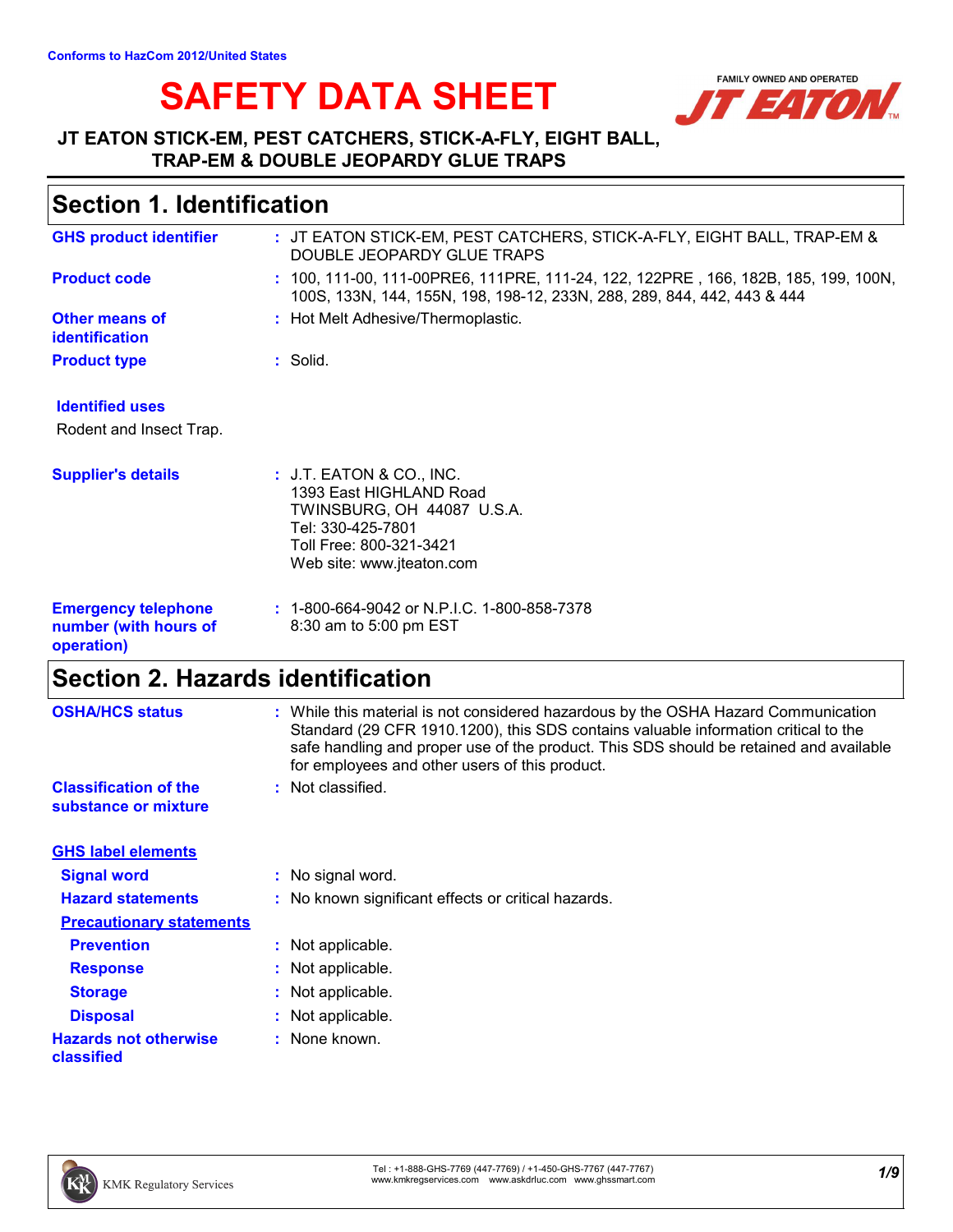

# **Section 3. Composition/information on ingredients**

| <b>Substance/mixture</b>         | : Substance                        |
|----------------------------------|------------------------------------|
| Other means of<br>identification | : Hot Melt Adhesive/Thermoplastic. |

### **CAS number/other identifiers**

| <b>CAS number</b>   | Not available.                                                                                                                                                 |
|---------------------|----------------------------------------------------------------------------------------------------------------------------------------------------------------|
| <b>Product code</b> | : 100. 111-00. 111-00PRE6. 111PRE. 111-24. 122. 122PRE . 166. 182B. 185. 199. 100N.<br>100S, 133N, 144, 155N, 198, 198-12, 233N, 288, 289, 844, 442, 443 & 444 |

Any concentration shown as a range is to protect confidentiality or is due to batch variation.

**There are no ingredients present which, within the current knowledge of the supplier and in the concentrations applicable, are classified as hazardous to health or the environment and hence require reporting in this section. Occupational exposure limits, if available, are listed in Section 8.**

### **Section 4. First aid measures**

### **Description of necessary first aid measures**

| <b>Eye contact</b>  | : Immediately flush eyes with plenty of water, occasionally lifting the upper and lower<br>eyelids. Check for and remove any contact lenses. Get medical attention if irritation<br>occurs. |
|---------------------|---------------------------------------------------------------------------------------------------------------------------------------------------------------------------------------------|
| <b>Inhalation</b>   | : Remove victim to fresh air and keep at rest in a position comfortable for breathing. Get<br>medical attention if symptoms occur.                                                          |
| <b>Skin contact</b> | : Flush contaminated skin with plenty of water. Get medical attention if symptoms occur.                                                                                                    |
| <b>Ingestion</b>    | : Wash out mouth with water. Get medical attention if symptoms occur.                                                                                                                       |

### **Most important symptoms/effects, acute and delayed**

| <b>Potential acute health effects</b> |                                                     |  |  |  |  |
|---------------------------------------|-----------------------------------------------------|--|--|--|--|
| <b>Eye contact</b>                    | : No known significant effects or critical hazards. |  |  |  |  |
| <b>Inhalation</b>                     | : No known significant effects or critical hazards. |  |  |  |  |
| <b>Skin contact</b>                   | : No known significant effects or critical hazards. |  |  |  |  |
| <b>Ingestion</b>                      | : No known significant effects or critical hazards. |  |  |  |  |
| <b>Over-exposure signs/symptoms</b>   |                                                     |  |  |  |  |
| Eye contact                           | : No known significant effects or critical hazards. |  |  |  |  |
| <b>Inhalation</b>                     | : No known significant effects or critical hazards. |  |  |  |  |
| <b>Skin contact</b>                   | : No known significant effects or critical hazards. |  |  |  |  |
| <b>Ingestion</b>                      | : No known significant effects or critical hazards. |  |  |  |  |
|                                       |                                                     |  |  |  |  |

|                                   | Indication of immediate medical attention and special treatment needed, if necessary |
|-----------------------------------|--------------------------------------------------------------------------------------|
| <b>Notes to physician</b>         | : Treat symptomatically.                                                             |
| <b>Specific treatments</b>        | : No specific treatment.                                                             |
| <b>Protection of first-aiders</b> | : No special protection is required.                                                 |

**See toxicological information (Section 11)**

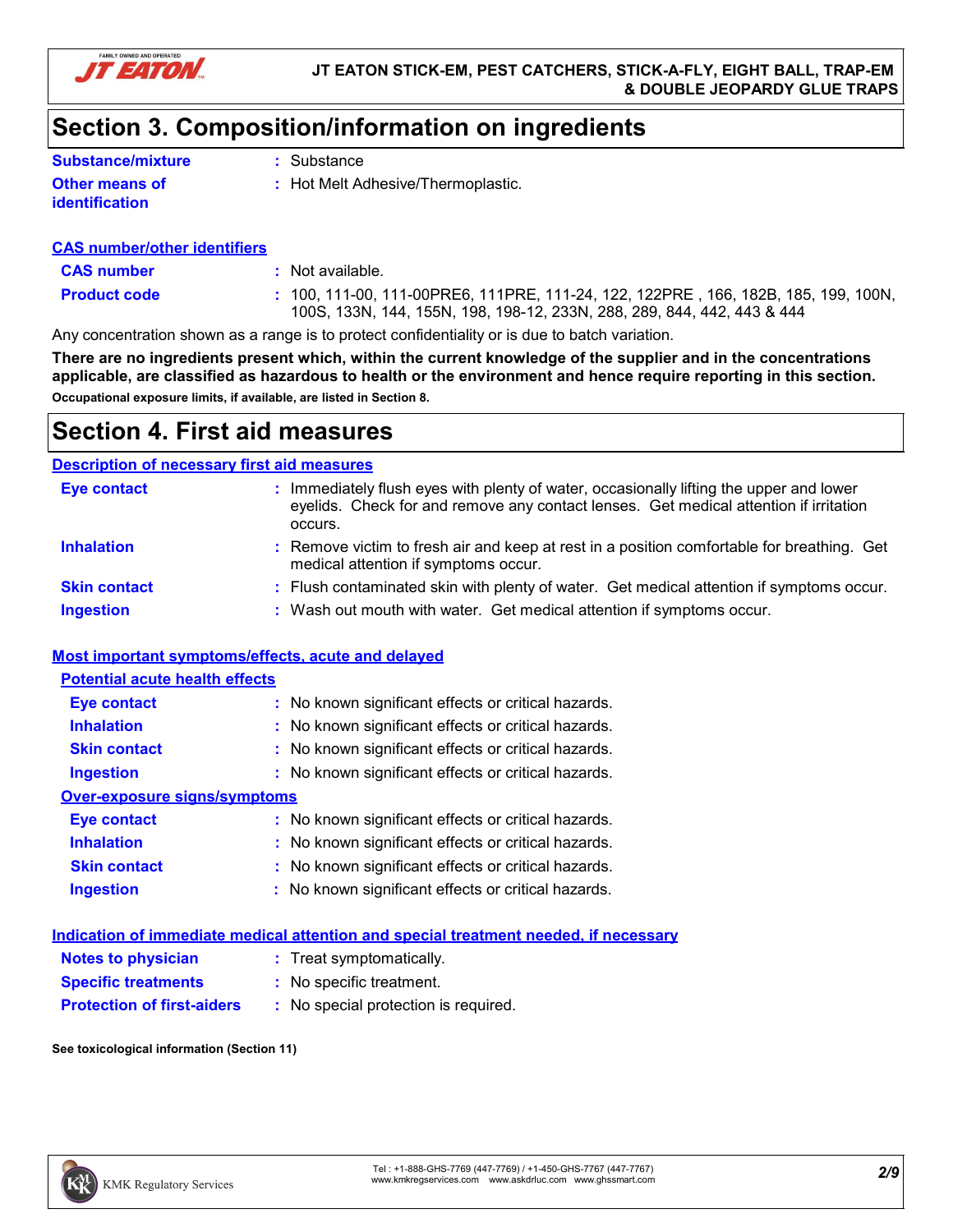

# **Section 5. Fire-fighting measures**

| <b>Extinguishing media</b>                               |                                                                                                                                                                        |
|----------------------------------------------------------|------------------------------------------------------------------------------------------------------------------------------------------------------------------------|
| <b>Suitable extinguishing</b><br>media                   | : Use an extinguishing agent suitable for the surrounding fire.                                                                                                        |
| <b>Unsuitable extinguishing</b><br>media                 | : None known.                                                                                                                                                          |
| <b>Specific hazards arising</b><br>from the chemical     | : No specific fire or explosion hazard.                                                                                                                                |
| <b>Hazardous thermal</b><br>decomposition products       | : No specific data.                                                                                                                                                    |
| <b>Special protective actions</b><br>for fire-fighters   | : No special measures are required.                                                                                                                                    |
| <b>Special protective</b><br>equipment for fire-fighters | Fire-fighters should wear appropriate protective equipment and self-contained breathing<br>apparatus (SCBA) with a full face-piece operated in positive pressure mode. |

# **Section 6. Accidental release measures**

| Personal precautions, protective equipment and emergency procedures |   |                                                                                                                                                                                                                                                                                                                                                  |  |
|---------------------------------------------------------------------|---|--------------------------------------------------------------------------------------------------------------------------------------------------------------------------------------------------------------------------------------------------------------------------------------------------------------------------------------------------|--|
| For non-emergency<br>personnel                                      |   | : Put on appropriate personal protective equipment.                                                                                                                                                                                                                                                                                              |  |
| For emergency responders                                            | ÷ | If specialized clothing is required to deal with the spillage, take note of any information in<br>Section 8 on suitable and unsuitable materials. See also the information in "For non-<br>emergency personnel".                                                                                                                                 |  |
| <b>Environmental precautions</b>                                    |   | : Avoid dispersal of spilled material and runoff and contact with soil, waterways, drains<br>and sewers. Inform the relevant authorities if the product has caused environmental<br>pollution (sewers, waterways, soil or air).                                                                                                                  |  |
| <b>Methods and materials for containment and cleaning up</b>        |   |                                                                                                                                                                                                                                                                                                                                                  |  |
| <b>Spill</b>                                                        |   | : Move containers from spill area. Prevent entry into sewers, water courses, basements<br>or confined areas. Vacuum or sweep up material and place in a designated, labeled<br>waste container. Dispose of via a licensed waste disposal contractor. Note: see<br>Section 1 for emergency contact information and Section 13 for waste disposal. |  |

# **Section 7. Handling and storage**

| <b>Precautions for safe handling</b>                                             |                                                                                                                                                                                                                                                                                                                                                                                                                                                                                                               |
|----------------------------------------------------------------------------------|---------------------------------------------------------------------------------------------------------------------------------------------------------------------------------------------------------------------------------------------------------------------------------------------------------------------------------------------------------------------------------------------------------------------------------------------------------------------------------------------------------------|
| <b>Protective measures</b>                                                       | : Put on appropriate personal protective equipment (see Section 8).                                                                                                                                                                                                                                                                                                                                                                                                                                           |
| <b>Advice on general</b><br>occupational hygiene                                 | : Eating, drinking and smoking should be prohibited in areas where this material is<br>handled, stored and processed. Workers should wash hands and face before eating,<br>drinking and smoking. See also Section 8 for additional information on hygiene<br>measures.                                                                                                                                                                                                                                        |
| <b>Conditions for safe storage,</b><br>including any<br><b>incompatibilities</b> | : Store in accordance with local regulations. Store in original container protected from<br>direct sunlight in a dry, cool and well-ventilated area, away from incompatible materials<br>(see Section 10) and food and drink. Keep container tightly closed and sealed until<br>ready for use. Containers that have been opened must be carefully resealed and kept<br>upright to prevent leakage. Do not store in unlabeled containers. Use appropriate<br>containment to avoid environmental contamination. |

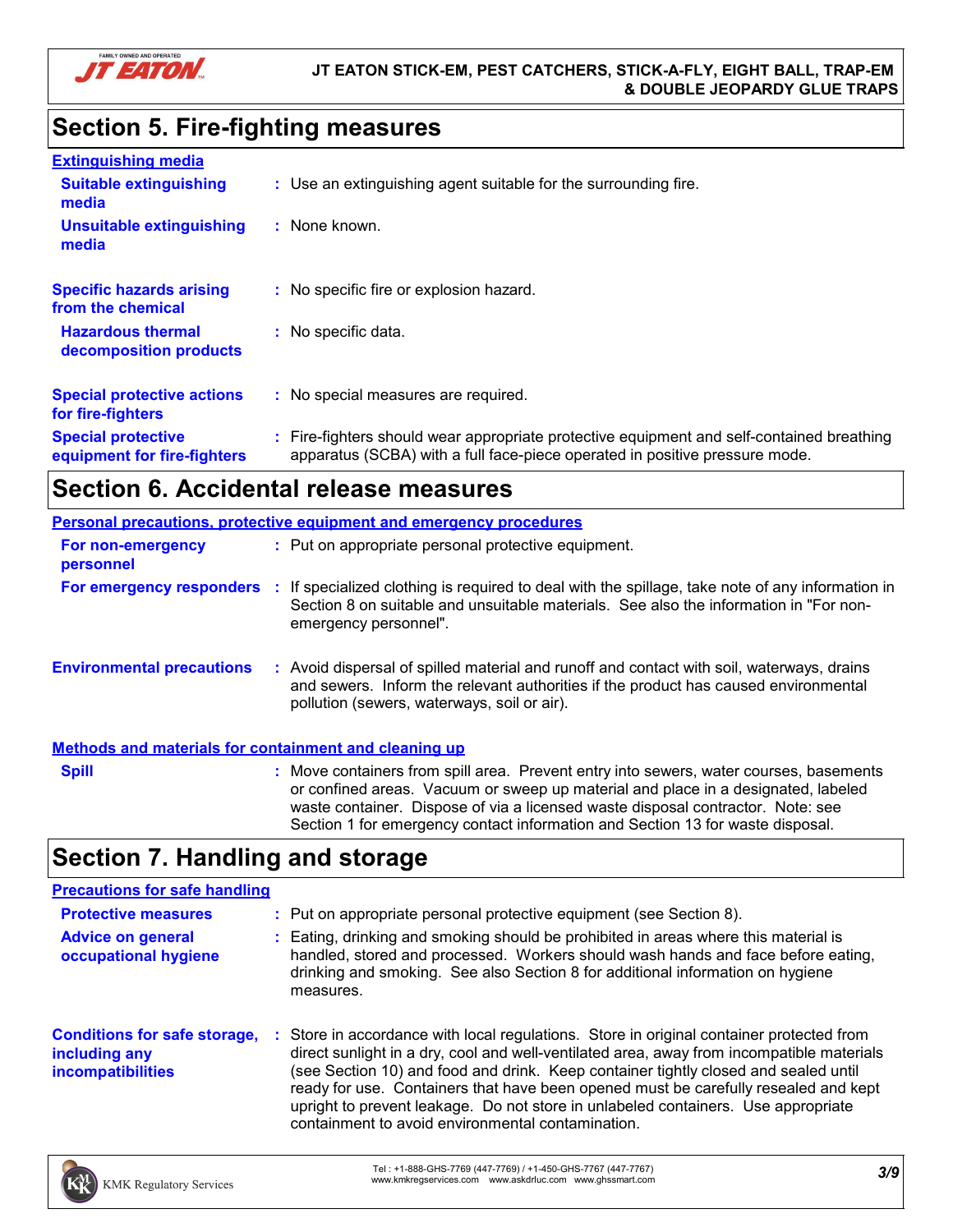

**Occupational exposure limits**

**Control parameters**

# **Section 8. Exposure controls/personal protection**

| None.                                      |                                                                                                                                                                                                                                                                                                                      |  |
|--------------------------------------------|----------------------------------------------------------------------------------------------------------------------------------------------------------------------------------------------------------------------------------------------------------------------------------------------------------------------|--|
| <b>Appropriate engineering</b><br>controls | : Good general ventilation should be sufficient to control worker exposure to airborne<br>contaminants.                                                                                                                                                                                                              |  |
| <b>Environmental exposure</b><br>controls  | Emissions from ventilation or work process equipment should be checked to ensure<br>t.<br>they comply with the requirements of environmental protection legislation.                                                                                                                                                 |  |
| <b>Individual protection measures</b>      |                                                                                                                                                                                                                                                                                                                      |  |
| <b>Hygiene measures</b>                    | : Wash hands, forearms and face thoroughly after handling chemical products, before<br>eating, smoking and using the lavatory and at the end of the working period. Ensure<br>that eyewash stations and safety showers are close to the workstation location.                                                        |  |
| <b>Eye/face protection</b>                 | Safety eyewear complying with an approved standard should be used when a risk<br>assessment indicates this is necessary to avoid exposure to liquid splashes, mists,<br>gases or dusts.                                                                                                                              |  |
| <b>Skin protection</b>                     |                                                                                                                                                                                                                                                                                                                      |  |
| <b>Hand protection</b>                     | : Chemical-resistant, impervious gloves complying with an approved standard should be<br>worn at all times when handling chemical products if a risk assessment indicates this is<br>necessary.                                                                                                                      |  |
| <b>Body protection</b>                     | Personal protective equipment for the body should be selected based on the task being<br>performed and the risks involved and should be approved by a specialist before<br>handling this product.                                                                                                                    |  |
| <b>Other skin protection</b>               | : Appropriate footwear and any additional skin protection measures should be selected<br>based on the task being performed and the risks involved and should be approved by a<br>specialist before handling this product.                                                                                            |  |
| <b>Respiratory protection</b>              | : Use a properly fitted, particulate filter respirator complying with an approved standard if<br>a risk assessment indicates this is necessary. Respirator selection must be based on<br>known or anticipated exposure levels, the hazards of the product and the safe working<br>limits of the selected respirator. |  |

# **Section 9. Physical and chemical properties**

| <b>Appearance</b>                               |                                                                      |
|-------------------------------------------------|----------------------------------------------------------------------|
| <b>Physical state</b>                           | : Solid. [Tacky.]                                                    |
| <b>Color</b>                                    | : Clear to pale yellow.                                              |
| <b>Odor</b>                                     | : Characteristic. Petroleum.                                         |
| <b>Odor threshold</b>                           | $\cdot$ Not available.                                               |
| pH                                              | : Not available.                                                     |
| <b>Melting point</b>                            | : $162.78^{\circ}$ C (325 $^{\circ}$ F)                              |
| <b>Boiling point</b>                            | $:$ Not available.                                                   |
| <b>Flash point</b>                              | : Closed cup: $>170^{\circ}$ C ( $>338^{\circ}$ F) [Pensky-Martens.] |
| <b>Evaporation rate</b>                         | : Negligible.                                                        |
| <b>Flammability (solid, gas)</b>                | $:$ Not available.                                                   |
| Lower and upper explosive<br>(flammable) limits | $:$ Not available.                                                   |
| <b>Vapor pressure</b>                           | $:$ Negligible.                                                      |
| <b>Vapor density</b>                            | : Not available.                                                     |



*4/9* Tel : +1-888-GHS-7769 (447-7769) / +1-450-GHS-7767 (447-7767) www.kmkregservices.com www.askdrluc.com www.ghssmart.com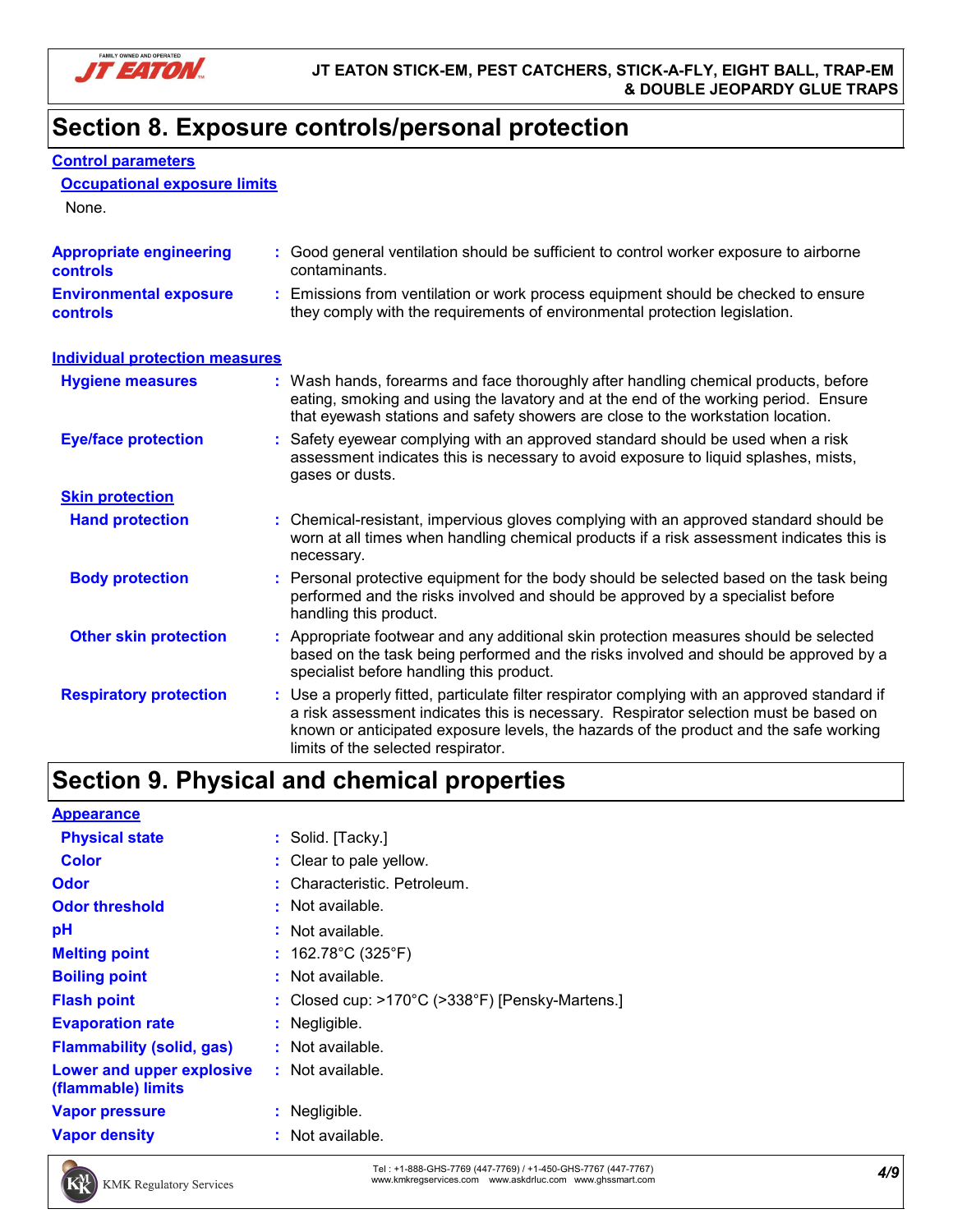

# **Section 9. Physical and chemical properties**

| <b>Relative density</b>                           | : 0.93                  |
|---------------------------------------------------|-------------------------|
| <b>Solubility</b>                                 | $:$ Insoluble in water. |
| <b>Partition coefficient: n-</b><br>octanol/water | $:$ Not available.      |
| <b>Auto-ignition temperature</b>                  | : Not available.        |
| <b>Decomposition temperature</b>                  | : Not available.        |
| <b>Viscosity</b>                                  | : Not available.        |

# **Section 10. Stability and reactivity**

| <b>Reactivity</b>                            | : No specific test data related to reactivity available for this product or its ingredients.              |
|----------------------------------------------|-----------------------------------------------------------------------------------------------------------|
| <b>Chemical stability</b>                    | : The product is stable.                                                                                  |
| <b>Possibility of hazardous</b><br>reactions | : Under normal conditions of storage and use, hazardous reactions will not occur.                         |
| <b>Conditions to avoid</b>                   | : No specific data.                                                                                       |
| Incompatible materials                       | Reactive or incompatible with the following materials: oxidizing materials.                               |
| <b>Hazardous decomposition</b><br>products   | : Under normal conditions of storage and use, hazardous decomposition products should<br>not be produced. |

# **Section 11. Toxicological information**

| <b>Information on toxicological effects</b>               |                                                       |
|-----------------------------------------------------------|-------------------------------------------------------|
| <b>Acute toxicity</b>                                     |                                                       |
| There is no data available.                               |                                                       |
| <b>Irritation/Corrosion</b>                               |                                                       |
| There is no data available.                               |                                                       |
| <b>Sensitization</b>                                      |                                                       |
| There is no data available.                               |                                                       |
| <b>Carcinogenicity</b>                                    |                                                       |
| There is no data available.                               |                                                       |
| <b>Specific target organ toxicity (single exposure)</b>   |                                                       |
| There is no data available.                               |                                                       |
| <b>Specific target organ toxicity (repeated exposure)</b> |                                                       |
| There is no data available.                               |                                                       |
| <b>Aspiration hazard</b>                                  |                                                       |
| There is no data available.                               |                                                       |
| Information on the likely<br>routes of exposure           | : Dermal contact. Eye contact. Inhalation. Ingestion. |
| <b>Potential acute health effects</b>                     |                                                       |
| Eye contact                                               | No known significant effects or critical hazards.     |
|                                                           |                                                       |

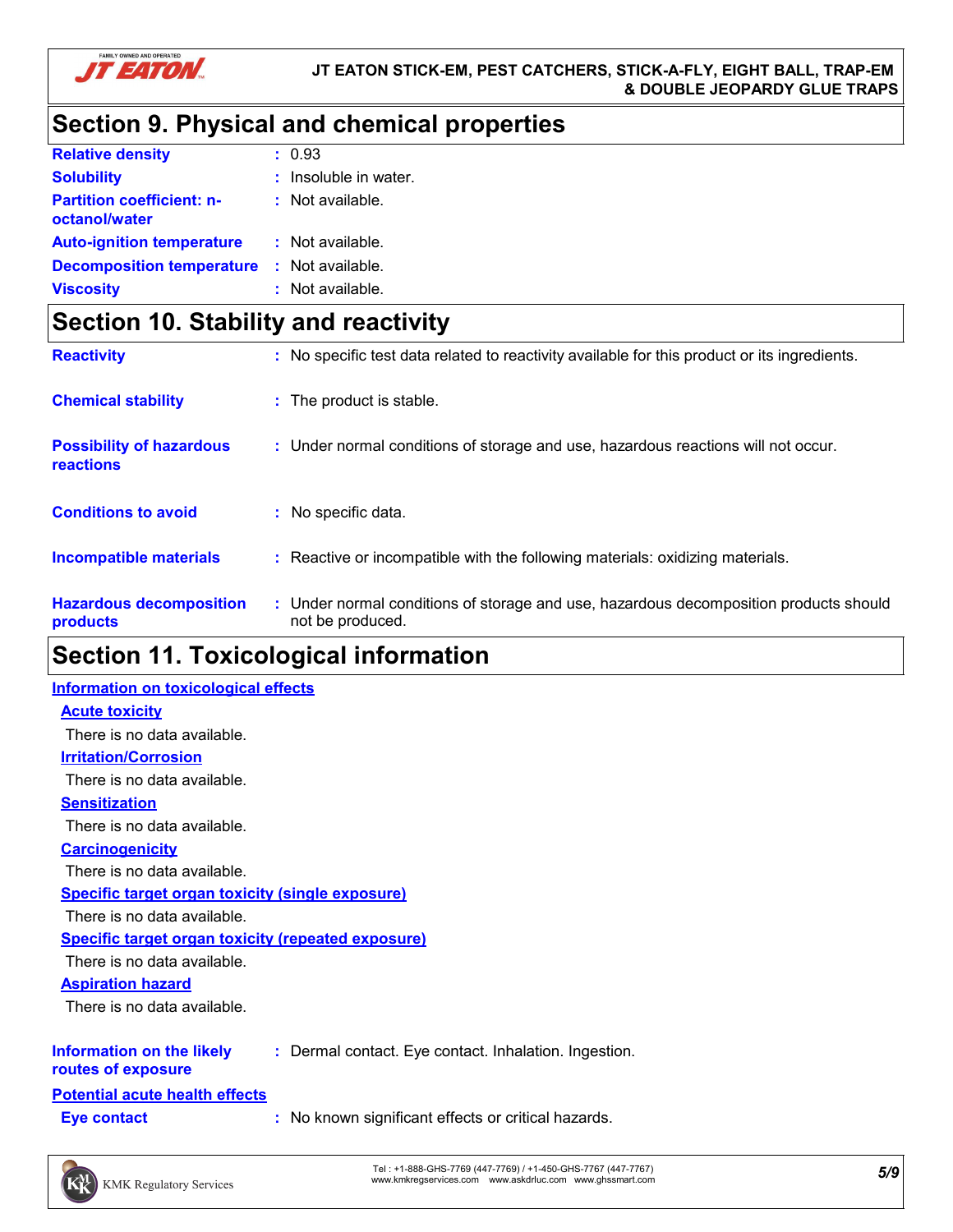

# **Section 11. Toxicological information**

| <b>Inhalation</b>   | : No known significant effects or critical hazards. |
|---------------------|-----------------------------------------------------|
| <b>Skin contact</b> | : No known significant effects or critical hazards. |
| <b>Ingestion</b>    | : No known significant effects or critical hazards. |

|                                              | Symptoms related to the physical, chemical and toxicological characteristics             |  |
|----------------------------------------------|------------------------------------------------------------------------------------------|--|
| <b>Eye contact</b>                           | : No known significant effects or critical hazards.                                      |  |
| <b>Inhalation</b>                            | : No known significant effects or critical hazards.                                      |  |
| <b>Skin contact</b>                          | : No known significant effects or critical hazards.                                      |  |
| <b>Ingestion</b>                             | : No known significant effects or critical hazards.                                      |  |
|                                              |                                                                                          |  |
|                                              | Delayed and immediate effects and also chronic effects from short and long term exposure |  |
| <b>Short term exposure</b>                   |                                                                                          |  |
| <b>Potential immediate</b><br><b>effects</b> | : No known significant effects or critical hazards.                                      |  |
| <b>Potential delayed effects</b>             | : No known significant effects or critical hazards.                                      |  |
| Long term exposure                           |                                                                                          |  |
| <b>Potential immediate</b><br>effects        | : No known significant effects or critical hazards.                                      |  |
| <b>Potential delayed effects</b>             | : No known significant effects or critical hazards.                                      |  |
| <b>Potential chronic health effects</b>      |                                                                                          |  |

**General :** No known significant effects or critical hazards. **Carcinogenicity :** No known significant effects or critical hazards. **Mutagenicity :** No known significant effects or critical hazards. **Teratogenicity :** No known significant effects or critical hazards. **Developmental effects :** No known significant effects or critical hazards. **Fertility effects :** No known significant effects or critical hazards.

**Acute toxicity estimates**

There is no data available.

# **Section 12. Ecological information**

#### **Toxicity**

There is no data available.

#### **Persistence and degradability**

There is no data available.

### **Bioaccumulative potential**

There is no data available.

### **Mobility in soil**

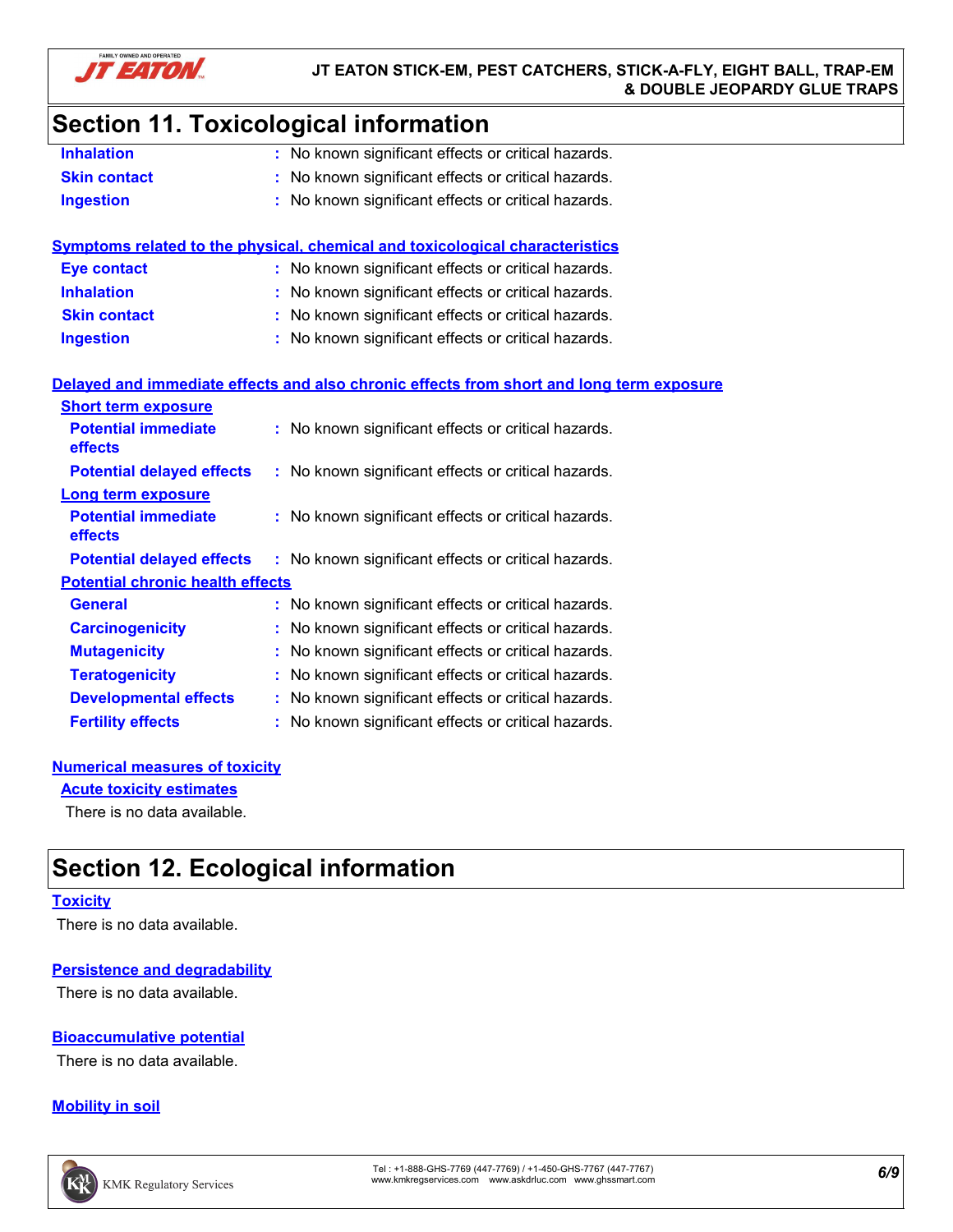

# **Section 12. Ecological information**

**Soil/water partition coefficient (Koc)** 

**:** There is no data available.

### **Other adverse effects** : No known significant effects or critical hazards.

### **Section 13. Disposal considerations**

The generation of waste should be avoided or minimized wherever possible. Disposal of this product, solutions and any by-products should comply with the requirements of environmental protection and waste disposal legislation and any regional local authority requirements. Dispose of surplus and non-recyclable products via a licensed waste disposal contractor. Waste should not be disposed of untreated to the sewer unless fully compliant with the requirements of all authorities with jurisdiction. Waste packaging should be recycled. Incineration or landfill should only be considered when recycling is not feasible. This material and its container must be disposed of in a safe way. Empty containers or liners may retain some product residues. Avoid dispersal of spilled material and runoff and contact with soil, waterways, drains and sewers. **Disposal methods :**

### **Section 14. Transport information**

|                                      | <b>DOT Classification</b> | <b>IMDG</b>                  | <b>IATA</b>    |
|--------------------------------------|---------------------------|------------------------------|----------------|
| <b>UN number</b>                     | Not regulated.            | Not regulated.               | Not regulated. |
| <b>UN proper</b><br>shipping name    | $\overline{\phantom{a}}$  | $\qquad \qquad \blacksquare$ |                |
| <b>Transport</b><br>hazard class(es) | -                         | $\overline{\phantom{0}}$     |                |
| <b>Packing group</b>                 | $\overline{\phantom{a}}$  | $\overline{\phantom{0}}$     |                |
| <b>Environmental</b><br>hazards      | No.                       | No.                          | No.            |
| <b>Additional</b><br>information     |                           |                              |                |

**AERG :** Not applicable.

**Special precautions for user Transport within user's premises:** always transport in closed containers that are **:** upright and secure. Ensure that persons transporting the product know what to do in the event of an accident or spillage.

**Transport in bulk according :** Not available. **to Annex II of MARPOL 73/78 and the IBC Code**

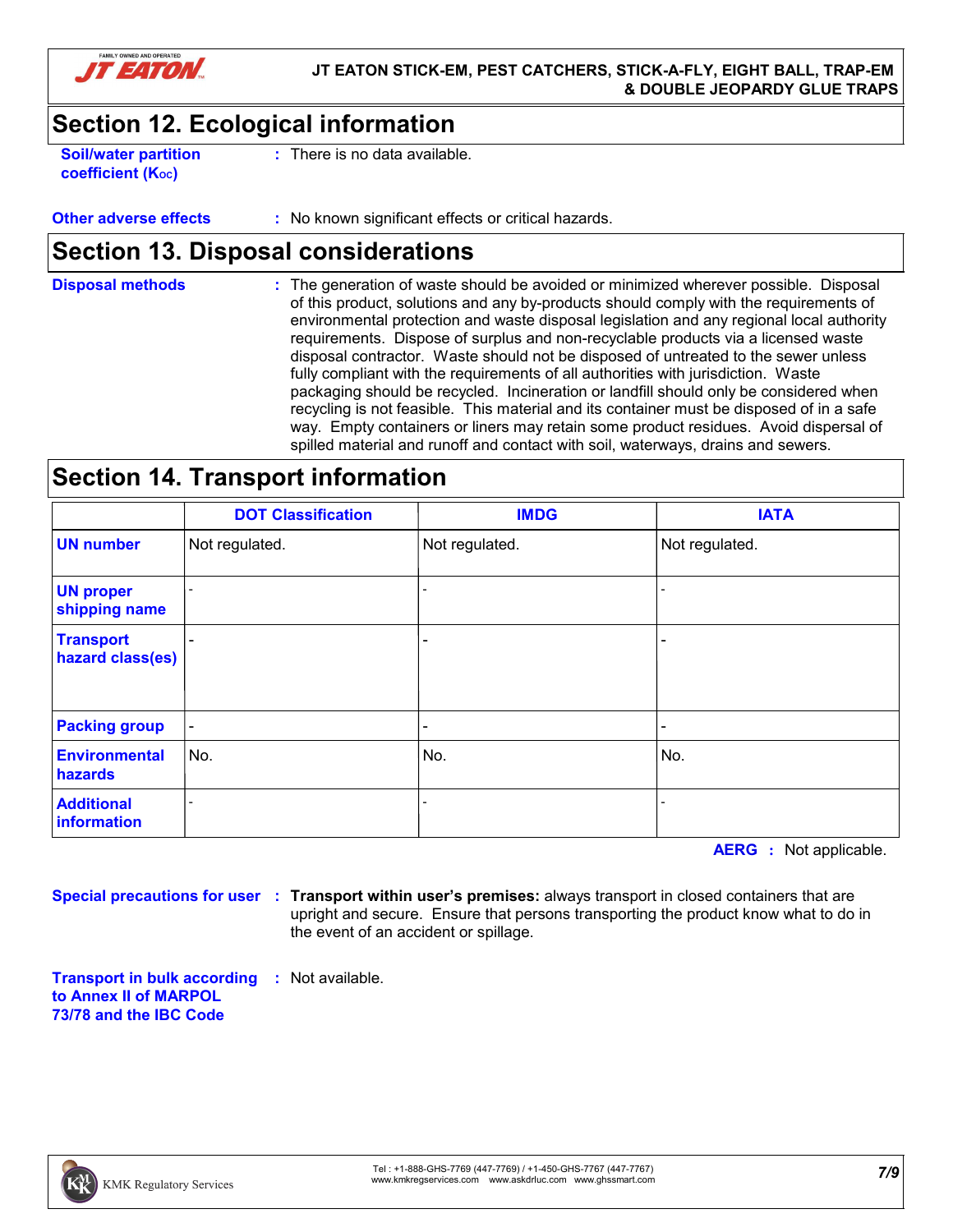

# **Section 15. Regulatory information**

| <b>U.S. Federal regulations</b>                                                   | : TSCA 8(a) CDR Exempt/Partial exemption: Not determined                   |
|-----------------------------------------------------------------------------------|----------------------------------------------------------------------------|
|                                                                                   | United States inventory (TSCA 8b): Not determined.                         |
|                                                                                   |                                                                            |
| <b>Clean Air Act Section 112</b><br>(b) Hazardous Air<br><b>Pollutants (HAPs)</b> | : Not listed                                                               |
| <b>Clean Air Act Section 602</b><br><b>Class I Substances</b>                     | : Not listed                                                               |
| <b>Clean Air Act Section 602</b><br><b>Class II Substances</b>                    | : Not listed                                                               |
| <b>DEA List I Chemicals</b><br>(Precursor Chemicals)                              | : Not listed                                                               |
| <b>DEA List II Chemicals</b><br><b>(Essential Chemicals)</b>                      | : Not listed                                                               |
| <b>SARA 302/304</b>                                                               |                                                                            |
| <b>Composition/information on ingredients</b>                                     |                                                                            |
| No products were found.                                                           |                                                                            |
| <b>SARA 304 RQ</b>                                                                | : Not applicable.                                                          |
| <b>SARA 311/312</b>                                                               |                                                                            |
| <b>Classification</b>                                                             | : Not applicable.                                                          |
| <b>Composition/information on ingredients</b>                                     |                                                                            |
| No products were found.                                                           |                                                                            |
| <b>State regulations</b>                                                          |                                                                            |
| <b>Massachusetts</b>                                                              | : This material is not listed.                                             |
| <b>New York</b>                                                                   | This material is not listed.                                               |
| <b>New Jersey</b>                                                                 | : This material is not listed.                                             |
| <b>Pennsylvania</b>                                                               | : This material is not listed.                                             |
| <b>California Prop. 65</b>                                                        |                                                                            |
| No products were found.                                                           |                                                                            |
| <b>International regulations</b>                                                  |                                                                            |
|                                                                                   | <b>Chemical Weapon Convention List Schedules I, II &amp; III Chemicals</b> |
| Not listed.                                                                       |                                                                            |
| <b>Montreal Protocol (Annexes A, B, C, E)</b><br>Not listed.                      |                                                                            |
| <b>Stockholm Convention on Persistent Organic Pollutants</b><br>Not listed.       |                                                                            |
| <b>Rotterdam Convention on Prior Inform Consent (PIC)</b>                         |                                                                            |
| Not listed.                                                                       |                                                                            |
| <b>UNECE Aarhus Protocol on POPs and Heavy Metals</b><br>Not listed.              |                                                                            |
|                                                                                   |                                                                            |